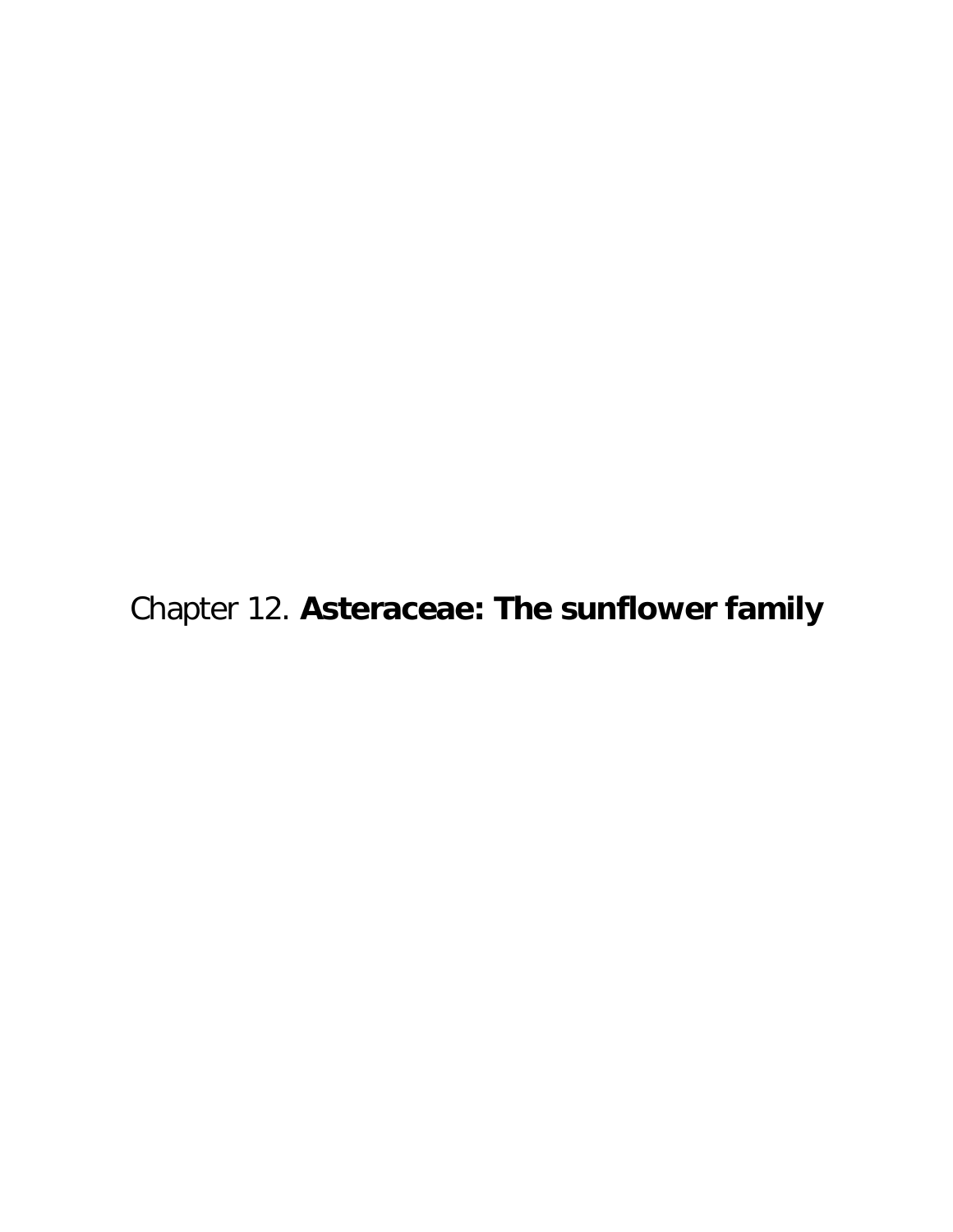## The sunflower family:

## Asteraceae

## **ASTERACEAE** (Sunflower Family)

**General physiognomy**. Heads of flowers that resemble a single larger flower and the (usual) presence of a pappus on the tiny, seed-like fruits.

**Vegetative morphology**. Annuals, perennial herbs, and small shrubs with a wide variety of leaf designs and arrangements. Many have leaves containing volatile, fragrant oils.

**Reproductive morphology.** Diminutive flowers arranged in tight heads (capitula) that resemble single, large flowers. Flowers can be regular (actinomorphic) or strongly actinomorphic, with the corolla tube elongated into a long strap-shaped projection or *ligula*. The composite heads have three basic designs: petaloid heads with only ligulate flowers as in the dandelion; heads with small, non-ligulate flowers only, as in the thistles, and heads with peripheral ligulate flowers, called ray flowers, around a central disk of of small non-ligulate, or disc flowers, as in the sunflowers and daisies. The heads are surrounded by one or more rows of usually green, sepal-like bracts called phyllaries (the green bracts we eat in artichokes).

Sepals are modified into hairs, bristles, or scales, and persist in the fruit in a dispersal-aiding structure called the *pappus*, or are missing. Ray (ligulate) flowers have five highly fused, flat, strap-shaped petals; disc flowers have five star-like petals joined to form a tube. There are five stamens usually fused by their anthers to form a hollow tube, and a single pistil with an inferior ovary and two style branches. Good magnification is required to see these features. Often, ray flowers are sterile and disc flowers are fertile, but there are many exceptions.

The fruits are small, often tiny one-seeded achenes that function as a single dispersal unit and are often called "seeds". Most achenes have a pappus attached to the top. Plumose pappi can float in the air and are wind-dispersed; bristly or spiny pappi can attach themselves to the fur of animals and are dispersed by passing wildlife.

**Taxonomic relationships**. This distinctive family is usually readily recognized and seldom confused with others. A few other families have evolved similar strategies of massing many flowers together for show but have different flower details. The most similar and easy to confuse group is the teasel family (Dipsacaceae). Vegetatively, teasels (*Dipsacus* spp.; Dipsacaceae) look very similar to thistles, which are true Asteraceae, but their flower-clusters form dense spike-like heads instead of flattened capitula. Other groups forming dense flowering heads include the dogwoods (*Cornus* spp.; Cornaceae) that form buttonlike heads surrounded by petal-like white or pink bracts, and the yerba mansa (*Anemopsis califomica* in the Saururaceae) that features a spike of petal-less flowers surrounded at the base by several white, petal-like bracts.

**Biodiversity and distributions**. Immense family of possibly 20,000 species distributed throughout the world and dominant in most floristic provinces and floras except for tropical rain forests. Many aggressive and weedy species belong to the family and are aided by the efficient wind dispersal of their tiny one-seeded fruits.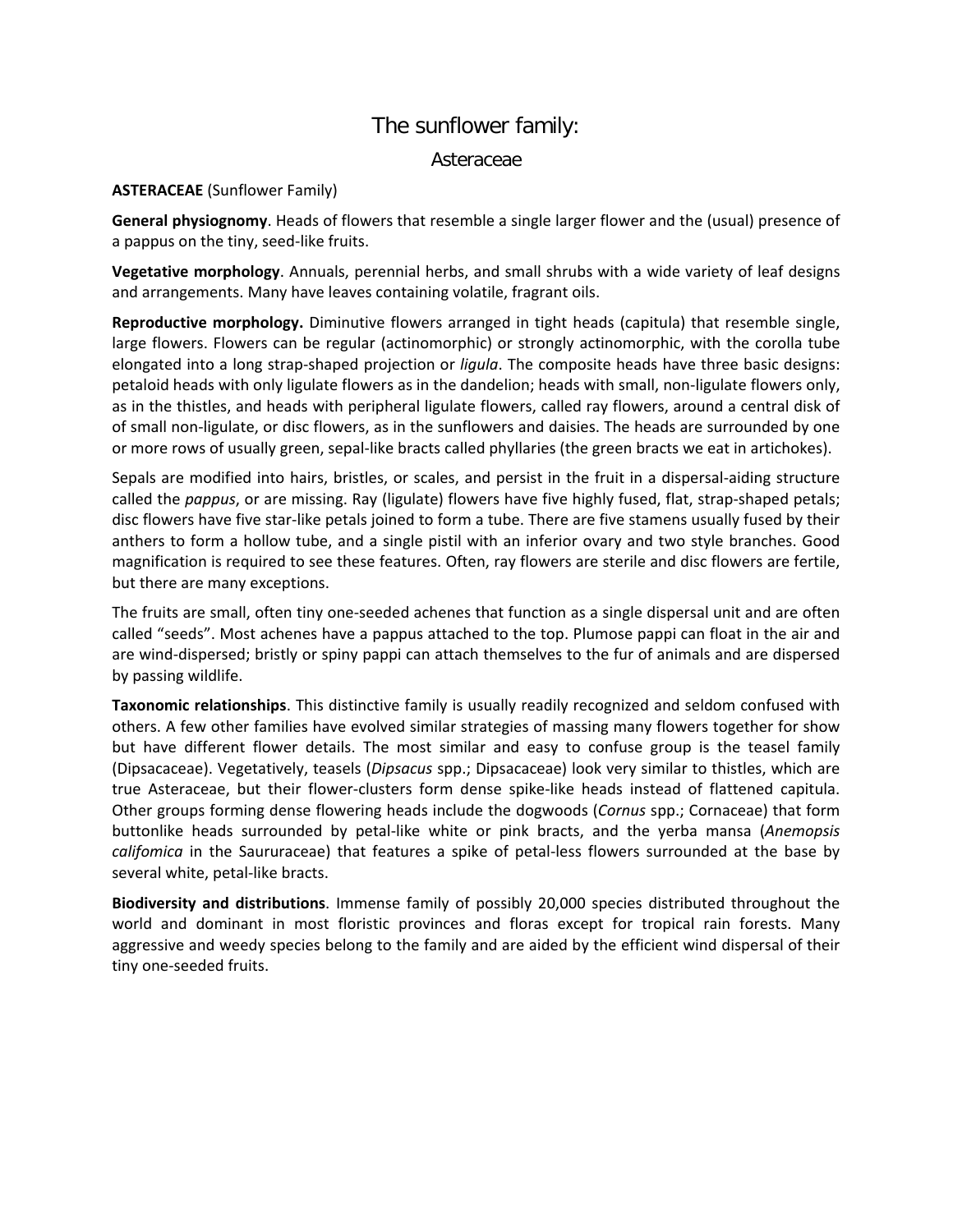

**Taxonomic relationships**. This distinctive family is usually readily recognized and seldom confused with others. A few other families have evolved similar strategies of massing many flowers together for show but have different flower details. The most similar and easy to confuse group is the teasel family (Dipsacaceae). Vegetatively, teasels (*Dipsacus* spp.; Dipsacaceae) look very similar to thistles, which are true Asteraceae, but their flower-clusters form dense spike-like heads instead of flattened capitula. Other groups forming dense flowering heads include the dogwoods (*Cornus* spp.; Cornaceae) that form buttonlike heads surrounded by petal-like white or pink bracts, and the yerba mansa (*Anemopsis califomica* in the Saururaceae) that features a spike of petal-less flowers surrounded at the base by several white, petal-like bracts.

**Biodiversity and distributions**. Immense family of possibly 20,000 species distributed throughout the world and dominant in most floristic provinces and floras except for tropical rain forests. Many aggressive and weedy species belong to the family and are aided by the efficient wind dispersal of their tiny one-seeded fruits.

**Economic uses and ethnobotany**. Commercially important species include edible plants such as chicory, radicchio, and endive (*Cichorium* spp.), lettuce (*Lactuca sativa*), artichoke (*Cynara cardunculus*), Jerusalem artichoke (*Helianthus tuberosus*), sunflower (*Helianthus annuus*), and safflower (*Carthamus tinctorius*). Sunflower and safflower are also widely cultivated as industrial crops to produce oil from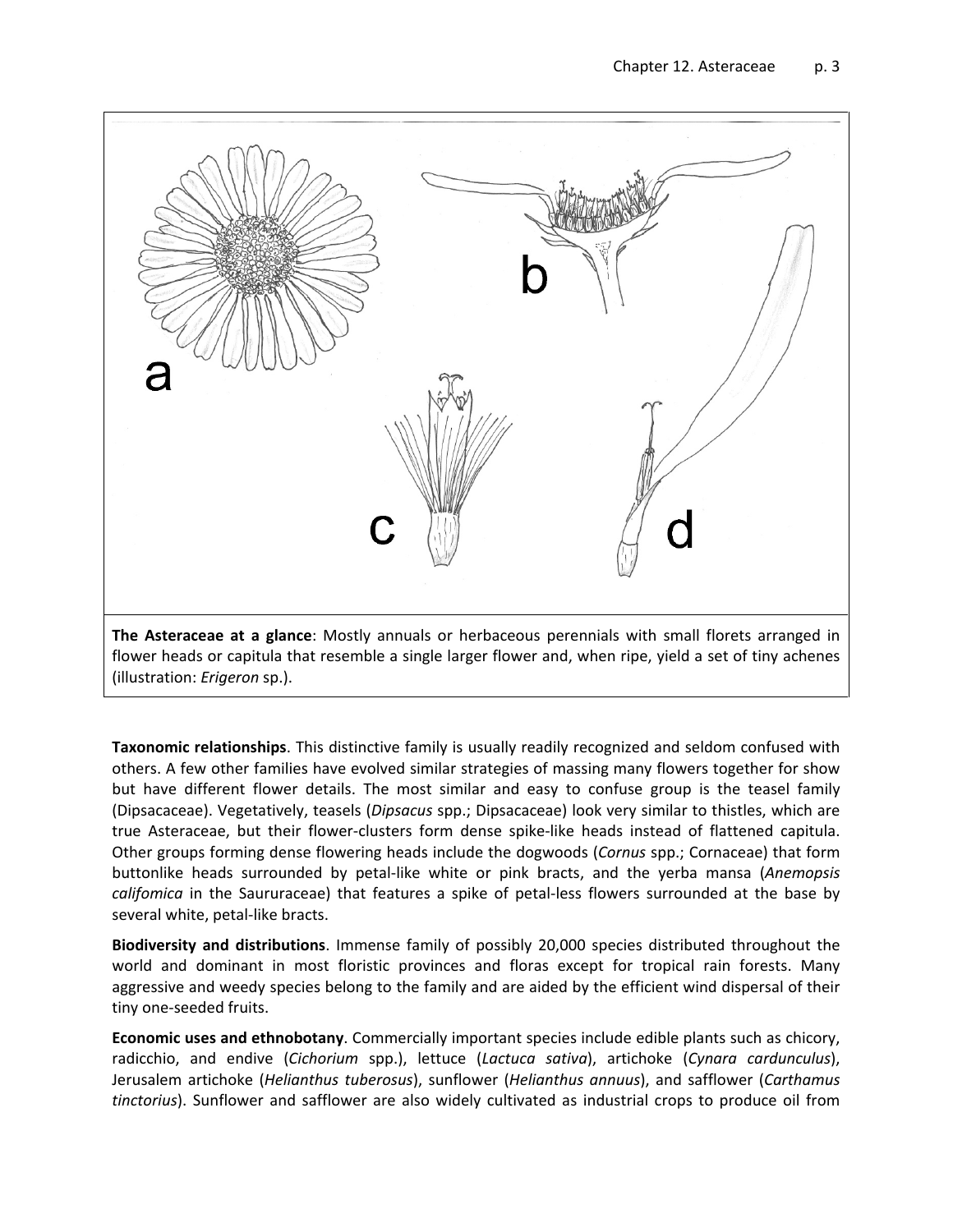their seeds, while the Mexican deep-yellow marigold (*Tagetes patula*) is grown as an additive for commercial poultry feed, as it gives egg yolks and chicken tissues an orange-reddish "natural" color. Many other commercially important species are used as aromatic, culinary, or healing herbs, including chamomiles (*Matricaria* and *Chamaemelum*), calendula (*Calendula officinalis*), echinacea (*Echinaceae purpurea*), absinthe (*Artemisia absinthium*), and tarragon (*A. dracunculus*), tansy (*Tanacetum vulgare*), and yarrow (*Achillea millefolium*). Many members of Asteraceae are copious nectar producers; in particular, knapweeds, sunflowers, and goldenrods are major honey plants for beekeepers. Modern environmentally-friendly insecticides contain pyrethrin, a natural compound derived from *Chrysanthemum cinerariifolium* that have potent insecticidal activity by targeting the nervous systems of insects. Other genera (*Pulicaria*, *Tagetes*, and *Tanacetum*) also contain species with useful insecticidal properties. Finally, many popular garden flowers belong to numerous genera and species, including aster (*Callistephus* and *Aster* spp.), daisies (*Erigeron* spp.), marigolds (*Tagetes* spp.), zinnias (*Zinnia* spp.), cosmos, dahlias, marguerites, chrysanthemums, and many others.



**Wind dispersal**: The sepals of the florets of the Asteraceae are often transformed into papery, bristly, or plumose bracts that form a pappus. In many species, such as the dandelion (*Taraxacum officinale*), the receptacle of the capitulum bends downward after fertilization exposing the achenes with their feathery pappus to the action of wind dispersal.

**California genera and species**. The region has 70 native or partly native genera and four nonnative genera. Owing to its size, most books split the family into tribes, then genera and species. With new molecular studies, the tribes are being reinterpreted and many are no longer considered natural, evolutionary groups. Locally-common species include the following: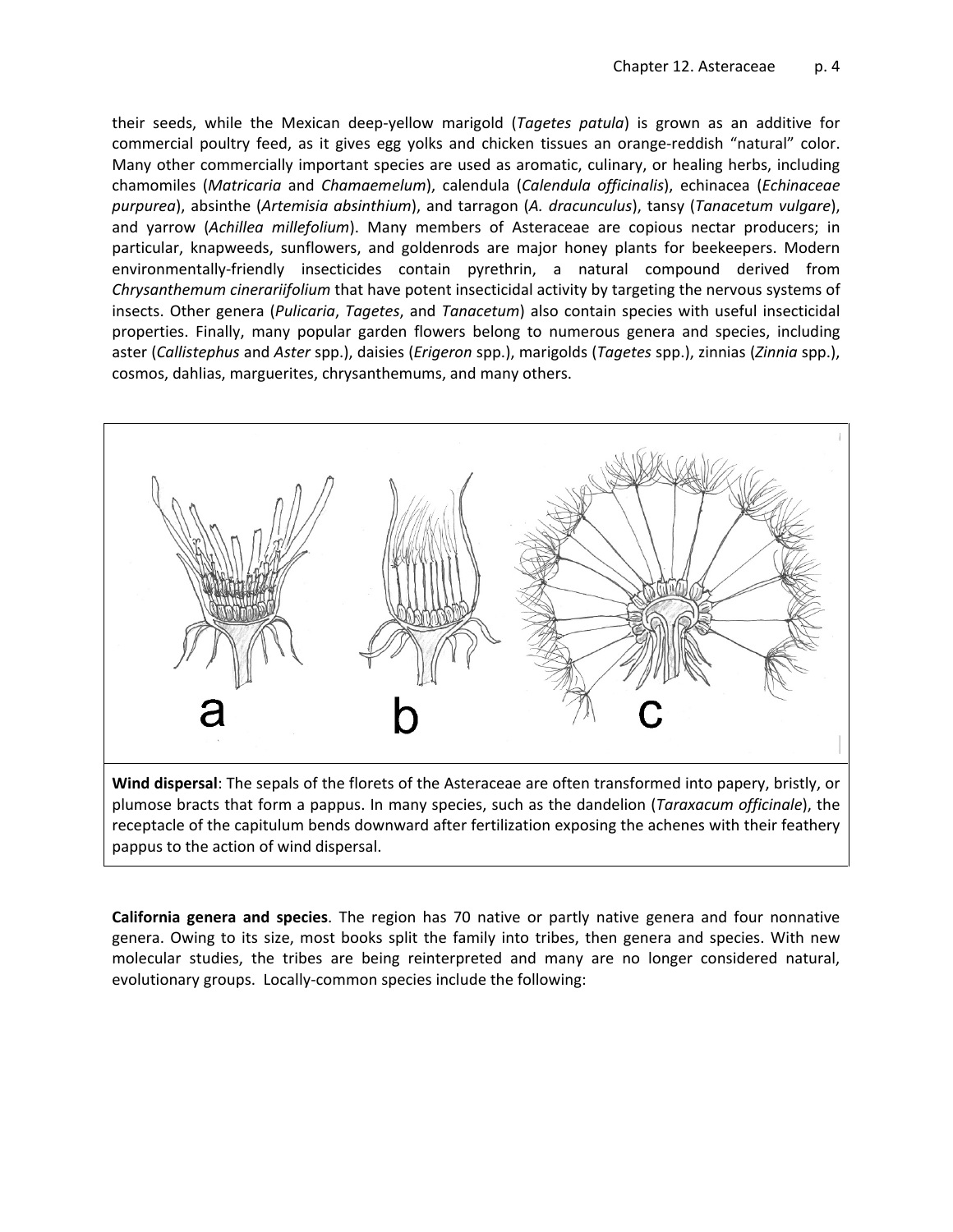*Artemisia californica* (California sagebrush, coastal sagebrush) – Scented shrub, dominant on the coastal scrubs of California. Slender, deeply divided lobed leaves. Unconspicuous flower heads with whitegreenish disk flowers, in racemose clusters.

*Chaenactis glabriuscula* (yellow pincushion) – Small annual with dense capitula formed by yellow diskflowers. Common in sandy washes.

*Erigeron foliosus* (purple daisy, fleabane) – Herbaceous perennial, common on lower montane reaches. Disk flowers yellow, ray (ligulate) flowers light purple.

*Eriophyllum confertiflorum* (golden yarrow) – Herbaceous perennial common in open habitats. Slender stalks with dense corymbs of yellow capitula.

*Encelia farinosa* (brittlebush) – Small, nearly herbaceous, widespread shrub of dry slopes and deserts. Foliage is pale whitish green (farinose); sunflower-like heads with showy yellow ray flowers and darker disk flowers in the center.

*Helianthus annuus* (sunflower) – Widespread, tall (2 m) herbaceous species with yellow capitula on top of slender stalks. Annual or short-lived perennial, can live for 1–3 years.